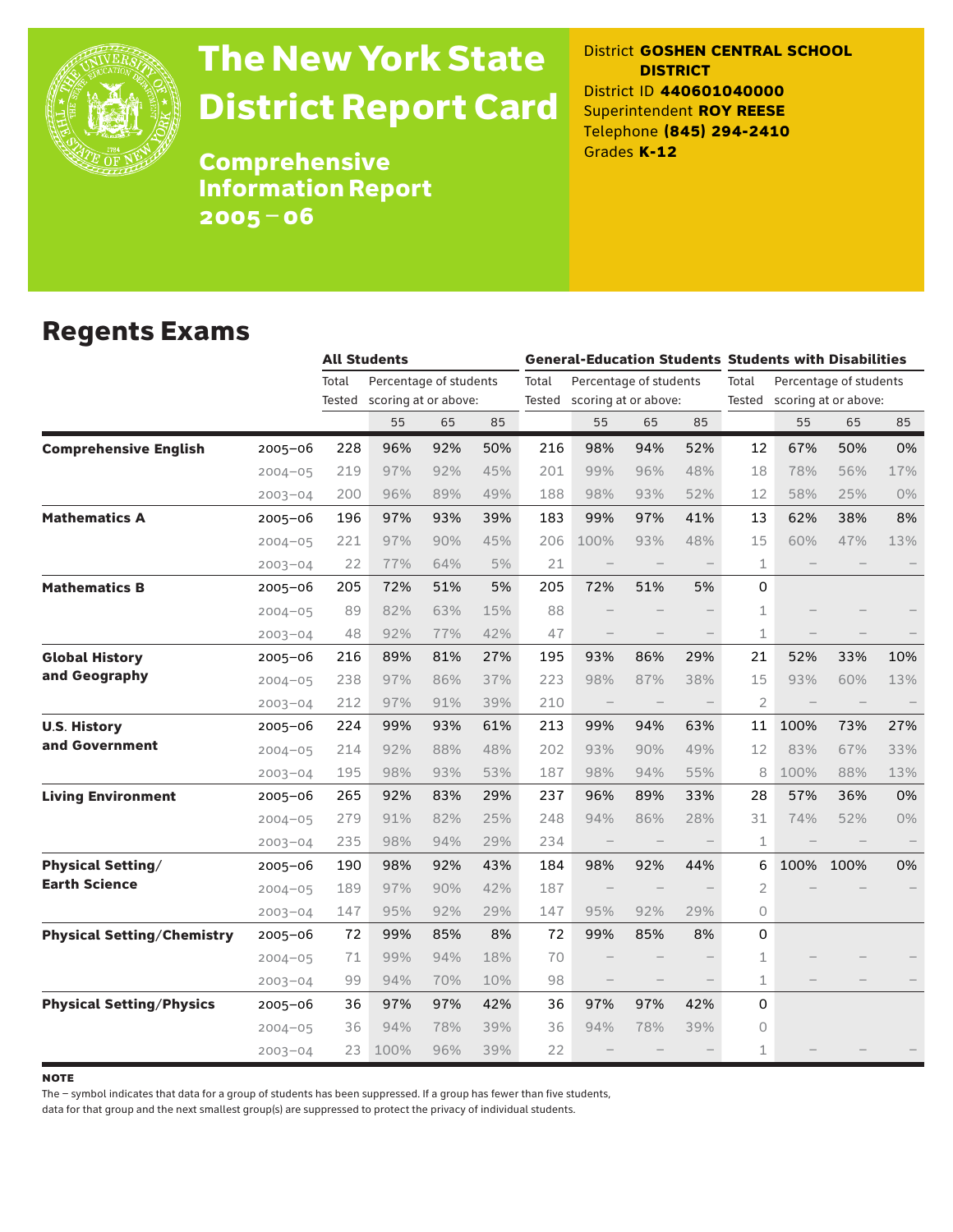#### Regents Exams

|                              |             |                 | <b>All Students</b>  |                        |      |                 | <b>General-Education Students Students with Disabilities</b> |                        |      |         |                                                       |    |    |  |
|------------------------------|-------------|-----------------|----------------------|------------------------|------|-----------------|--------------------------------------------------------------|------------------------|------|---------|-------------------------------------------------------|----|----|--|
|                              |             | Total<br>Tested | scoring at or above: | Percentage of students |      | Total<br>Tested | scoring at or above:                                         | Percentage of students |      | Total   | Percentage of students<br>Tested scoring at or above: |    |    |  |
|                              |             |                 | 55                   | 65                     | 85   |                 | 55                                                           | 65                     | 85   |         | 55                                                    | 65 | 85 |  |
| <b>Comprehensive French</b>  | $2005 - 06$ | 41              | 100%                 | 98%                    | 51%  | 40              |                                                              |                        |      | 1       |                                                       |    |    |  |
|                              | $2004 - 05$ | 70              | 97%                  | 90%                    | 41%  | 70              | 97%                                                          | 90%                    | 41%  | $\circ$ |                                                       |    |    |  |
|                              | $2003 - 04$ | 35              | 100%                 | 100%                   | 74%  | 35              | 100%                                                         | 100%                   | 74%  | 0       |                                                       |    |    |  |
| <b>Comprehensive German</b>  | $2005 - 06$ | 0               |                      |                        |      | 0               |                                                              |                        |      | 0       |                                                       |    |    |  |
|                              | $2004 - 05$ | 0               |                      |                        |      | 0               |                                                              |                        |      | 0       |                                                       |    |    |  |
|                              | $2003 - 04$ | 0               |                      |                        |      | 0               |                                                              |                        |      | 0       |                                                       |    |    |  |
| <b>Comprehensive Hebrew</b>  | $2005 - 06$ | 0               |                      |                        |      | 0               |                                                              |                        |      | 0       |                                                       |    |    |  |
|                              | $2004 - 05$ | 0               |                      |                        |      | 0               |                                                              |                        |      | 0       |                                                       |    |    |  |
|                              | $2003 - 04$ | $\circ$         |                      |                        |      | 0               |                                                              |                        |      | 0       |                                                       |    |    |  |
| <b>Comprehensive Italian</b> | $2005 - 06$ | 0               |                      |                        |      | 0               |                                                              |                        |      | 0       |                                                       |    |    |  |
|                              | $2004 - 05$ | 0               |                      |                        |      | 0               |                                                              |                        |      | 0       |                                                       |    |    |  |
|                              | $2003 - 04$ | 0               |                      |                        |      | 0               |                                                              |                        |      | 0       |                                                       |    |    |  |
| <b>Comprehensive Latin</b>   | $2005 - 06$ | 4               |                      |                        |      | 4               |                                                              |                        |      | 0       |                                                       |    |    |  |
|                              | $2004 - 05$ | 7.              | 100%                 | 100%                   | 100% |                 | 100%                                                         | 100%                   | 100% | 0       |                                                       |    |    |  |
|                              | $2003 - 04$ | 11              | 100%                 | 100%                   | 91%  | 11              | 100%                                                         | 100%                   | 91%  | 0       |                                                       |    |    |  |
| <b>Comprehensive Spanish</b> | $2005 - 06$ | 106             | 98%                  | 92%                    | 37%  | 106             | 98%                                                          | 92%                    | 37%  | 0       |                                                       |    |    |  |
|                              | $2004 - 05$ | 106             | 99%                  | 98%                    | 67%  | 106             | 99%                                                          | 98%                    | 67%  | 0       |                                                       |    |    |  |
|                              | $2003 - 04$ | 121             | 99%                  | 93%                    | 46%  | 121             | 99%                                                          | 93%                    | 46%  | 0       |                                                       |    |    |  |

#### **NOTE**

The – symbol indicates that data for a group of students has been suppressed. If a group has fewer than five students,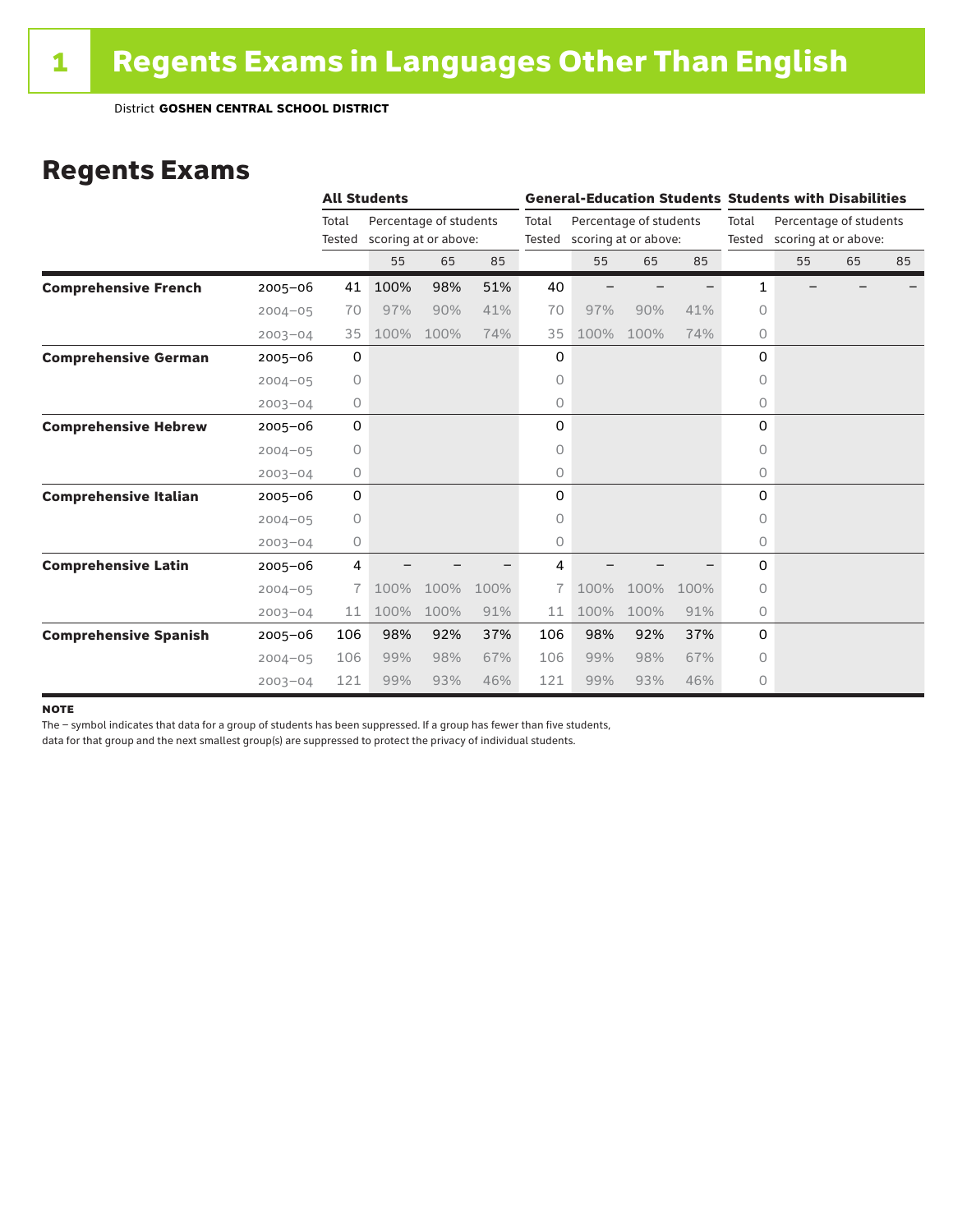District **GOSHEN CENTRAL SCHOOL DISTRICT**

# Regents Competency Tests

|                       |             | <b>All Students</b> |                        |                     |                        | <b>General-Education Students Students with Disabilities</b> |                        |  |
|-----------------------|-------------|---------------------|------------------------|---------------------|------------------------|--------------------------------------------------------------|------------------------|--|
|                       |             | <b>Total Tested</b> | <b>Percent Passing</b> | <b>Total Tested</b> | <b>Percent Passing</b> | <b>Total Tested</b>                                          | <b>Percent Passing</b> |  |
| <b>Mathematics</b>    | $2005 - 06$ | 30                  | 63%                    | 1                   |                        | 29                                                           |                        |  |
|                       | $2004 - 05$ | 12                  | 50%                    | 1                   |                        | 11                                                           |                        |  |
|                       | $2003 - 04$ | 19                  | 42%                    | 16                  | $\qquad \qquad -$      | 3                                                            |                        |  |
| <b>Science</b>        | 2005-06     | 16                  | 50%                    | 2                   |                        | 14                                                           |                        |  |
|                       | $2004 - 05$ | 2                   |                        | 0                   |                        | 2                                                            |                        |  |
|                       | $2003 - 04$ | 7                   | 100%                   | 4                   |                        | 3                                                            |                        |  |
| <b>Reading</b>        | 2005-06     | 16                  | 44%                    | 0                   |                        | 16                                                           | 44%                    |  |
|                       | $2004 - 05$ | 15                  | 73%                    | 1                   |                        | 14                                                           |                        |  |
|                       | $2003 - 04$ | 10                  | 70%                    | 6                   |                        | 4                                                            |                        |  |
| <b>Writing</b>        | 2005-06     | 6                   | 50%                    | 0                   |                        | 6                                                            | 50%                    |  |
|                       | $2004 - 05$ | 11                  | 82%                    | 1                   |                        | 10                                                           |                        |  |
|                       | $2003 - 04$ | 3                   |                        | 3                   | $\qquad \qquad -$      | $\circ$                                                      |                        |  |
| <b>Global Studies</b> | 2005-06     | 20                  | 20%                    | 0                   |                        | 20                                                           | 20%                    |  |
|                       | $2004 - 05$ | 14                  | 21%                    | 0                   |                        | 14                                                           | 21%                    |  |
|                       | $2003 - 04$ | 19                  | 37%                    | 11                  | 36%                    | 8                                                            | 38%                    |  |
| <b>U.S. History</b>   | 2005-06     | 6                   | 17%                    | 1                   |                        | 5                                                            |                        |  |
| and Government        | $2004 - 05$ | 11                  | 55%                    | $\Omega$            |                        | 11                                                           | 55%                    |  |
|                       | $2003 - 04$ | 11                  | 55%                    | 8                   |                        | 3                                                            |                        |  |

#### note

The – symbol indicates that data for a group of students has been suppressed. If a group has fewer than five students,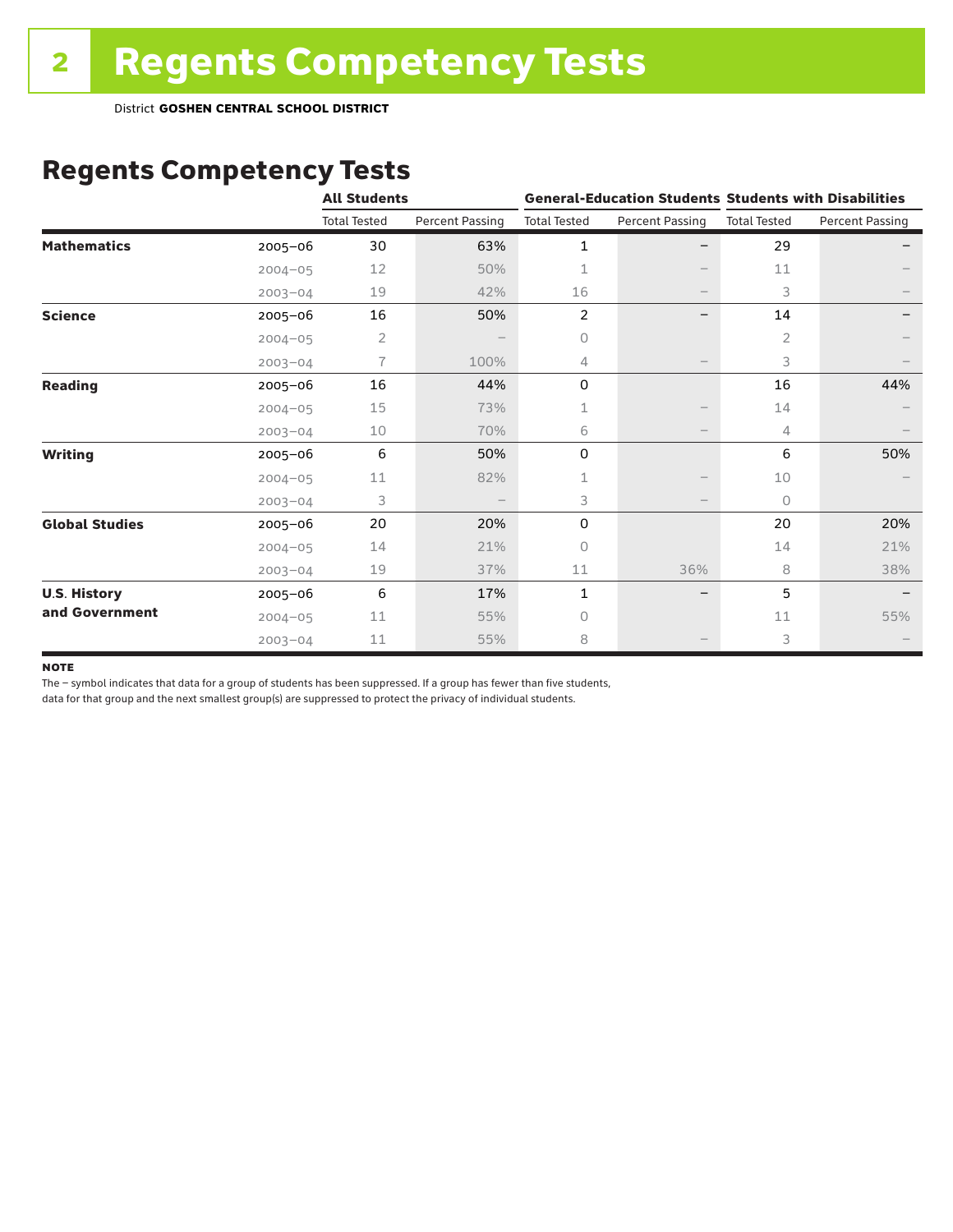# Second Language Proficiency Examinations

|                |             | <b>All Students</b> |                  |                     |                  | <b>General-Education Students Students with Disabilities</b> |                  |  |
|----------------|-------------|---------------------|------------------|---------------------|------------------|--------------------------------------------------------------|------------------|--|
|                |             | <b>Total Tested</b> | Percent Passing: | <b>Total Tested</b> | Percent Passing: | <b>Total Tested</b>                                          | Percent Passing: |  |
| <b>French</b>  | $2005 - 06$ | 89                  | 94%              | 87                  |                  | 2                                                            |                  |  |
|                | $2004 - 05$ | 103                 | 97%              | 103                 | 97%              | $\circ$                                                      |                  |  |
|                | $2003 - 04$ | 0                   |                  | 0                   |                  | $\Omega$                                                     |                  |  |
| German         | 2005-06     | 0                   |                  | 0                   |                  | 0                                                            |                  |  |
|                | $2004 - 05$ | 0                   |                  | Ω                   |                  | 0                                                            |                  |  |
|                | $2003 - 04$ | 0                   |                  | 0                   |                  | $\circ$                                                      |                  |  |
| <b>Italian</b> | 2005-06     | 0                   |                  | 0                   |                  | 0                                                            |                  |  |
|                | $2004 - 05$ | U                   |                  | Ω                   |                  | $\Omega$                                                     |                  |  |
|                | $2003 - 04$ | 0                   |                  | 0                   |                  | $\circ$                                                      |                  |  |
| Latin          | $2005 - 06$ | 0                   |                  | 0                   |                  | $\Omega$                                                     |                  |  |
|                | $2004 - 05$ | O                   |                  |                     |                  | $\bigcap$                                                    |                  |  |
|                | $2003 - 04$ | 0                   |                  | 0                   |                  | $\Omega$                                                     |                  |  |
| <b>Spanish</b> | 2005-06     | 120                 | 98%              | 117                 | -                | 3                                                            |                  |  |
|                | $2004 - 05$ | 126                 | 98%              | 126                 | 98%              | $\Omega$                                                     |                  |  |
|                | $2003 - 04$ | 0                   |                  | 0                   |                  | $\circ$                                                      |                  |  |

#### **NOTE**

The – symbol indicates that data for a group of students has been suppressed. If a group has fewer than five students,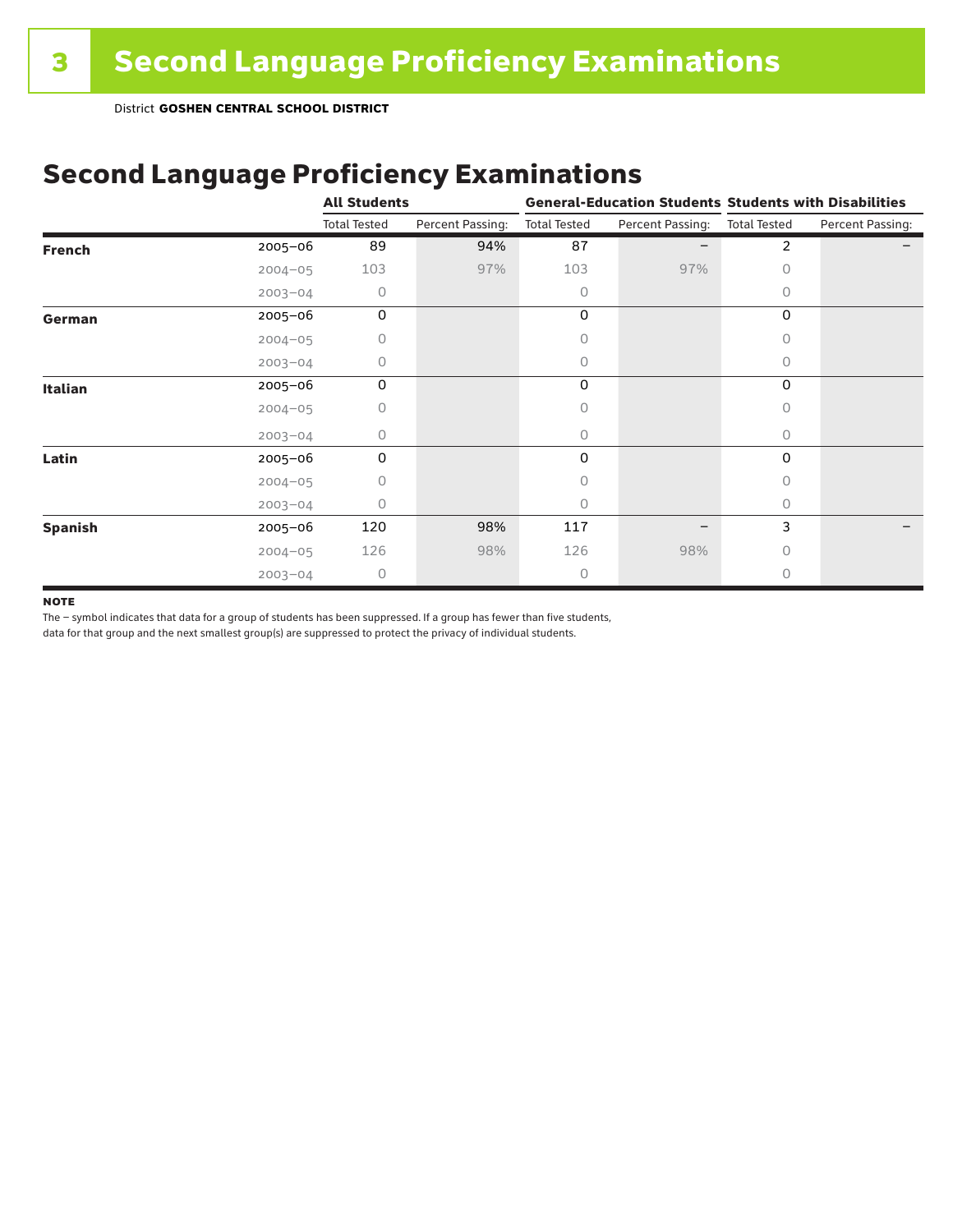### New York State English as a Second Language Achievement Test (NYSESLAT)

|                  |             | <b>All Students</b> |                                   |                             |       |                          | <b>General-Education Students</b>    |                                   |                     |       | <b>Students with Disabilities</b> |                                      |                          |                                   |  |       |
|------------------|-------------|---------------------|-----------------------------------|-----------------------------|-------|--------------------------|--------------------------------------|-----------------------------------|---------------------|-------|-----------------------------------|--------------------------------------|--------------------------|-----------------------------------|--|-------|
|                  |             | Total               |                                   | Percent of students scoring |       |                          | Total<br>Percent of students scoring |                                   |                     |       |                                   | Percent of students scoring<br>Total |                          |                                   |  |       |
|                  |             |                     | Tested in each performance level: |                             |       |                          |                                      | Tested in each performance level: |                     |       |                                   |                                      |                          | Tested in each performance level: |  |       |
|                  |             |                     |                                   | Begin. Interm. Adv.         |       | Prof.                    |                                      |                                   | Begin. Interm. Adv. |       | Prof.                             |                                      |                          | Begin. Interm. Adv.               |  | Prof. |
| <b>Listening</b> | 2005-06     | 30                  | 7%                                | 27%                         | 60%   | 7%                       | 29                                   |                                   |                     |       | $\overline{\phantom{0}}$          | 1                                    |                          |                                   |  |       |
| and Speaking     | $2004 - 05$ | 28                  | $0\%$                             | 11%                         | 64%   | 25%                      | 28                                   | 0%                                | 11%                 | 64%   | 25%                               | $\circ$                              |                          |                                   |  |       |
| $(Grades K-1)$   | $2003 - 04$ | 18                  | 0%                                | 0%                          | 56%   | 44%                      | 18                                   | 0%                                | 0%                  | 56%   | 44%                               | 0                                    |                          |                                   |  |       |
| <b>Reading</b>   | $2005 - 06$ | 30                  | 40%                               | 33%                         | 13%   | 13%                      | 29                                   |                                   |                     |       |                                   | 1                                    |                          |                                   |  |       |
| and Writing      | $2004 - 05$ | 28                  | 18%                               | 39%                         | 29%   | 14%                      | 28                                   | 18%                               | 39%                 | 29%   | 14%                               | 0                                    |                          |                                   |  |       |
| $(Grades K-1)$   | $2003 - 04$ | 18                  | 22%                               | 28%                         | 39%   | 11%                      | 18                                   | 22%                               | 28%                 | 39%   | 11%                               | 0                                    |                          |                                   |  |       |
| Listening        | $2005 - 06$ | 17                  | 6%                                | 0%                          | 59%   | 35%                      | 16                                   |                                   |                     |       |                                   | 1                                    |                          |                                   |  |       |
| and Speaking     | $2004 - 05$ | 10                  | 30%                               | 0%                          | 60%   | 10%                      | 9                                    |                                   |                     |       |                                   | 1                                    |                          |                                   |  |       |
| $(Grades 2-4)$   | $2003 - 04$ | 20                  | $0\%$                             | 5%                          | 35%   | 60%                      | 19                                   |                                   |                     |       | $\overline{\phantom{0}}$          | 1                                    | $\overline{\phantom{0}}$ |                                   |  |       |
| <b>Reading</b>   | $2005 - 06$ | 17                  | 12%                               | 6%                          | 59%   | 24%                      | 16                                   |                                   |                     |       | $\equiv$                          | 1                                    |                          |                                   |  |       |
| and Writing      | $2004 - 05$ | 10                  | 30%                               | 0%                          | 40%   | 30%                      | 9                                    |                                   |                     |       |                                   | 1                                    |                          |                                   |  |       |
| (Grades $2-4$ )  | $2003 - 04$ | 20                  | 15%                               | 25%                         | 55%   | 5%                       | 19                                   |                                   |                     |       |                                   | 1                                    |                          |                                   |  |       |
| Listening        | $2005 - 06$ | 12                  | 0%                                | 25%                         | 42%   | 33%                      | 11                                   |                                   |                     |       |                                   | 1                                    |                          |                                   |  |       |
| and Speaking     | $2004 - 05$ | 12                  | 0%                                | 17%                         | 33%   | 50%                      | 12                                   | 0%                                | 17%                 | 33%   | 50%                               | 0                                    |                          |                                   |  |       |
| $(Grades 5-6)$   | $2003 - 04$ | 6                   | $0\%$                             | 0%                          | 33%   | 67%                      | 5                                    |                                   |                     |       |                                   | 1                                    |                          |                                   |  |       |
| <b>Reading</b>   | $2005 - 06$ | 12                  | 0%                                | 33%                         | 50%   | 17%                      | 11                                   |                                   |                     |       |                                   | 1                                    |                          |                                   |  |       |
| and Writing      | $2004 - 05$ | 12                  | 17%                               | 8%                          | 58%   | 17%                      | 12                                   | 17%                               | 8%                  | 58%   | 17%                               | 0                                    |                          |                                   |  |       |
| $(Grades 5-6)$   | $2003 - 04$ | 6                   | 17%                               | 50%                         | 33%   | $0\%$                    | 5                                    |                                   |                     |       | $\overline{\phantom{0}}$          | 1                                    |                          |                                   |  |       |
| Listening        | 2005-06     | 2                   |                                   |                             |       | ÷,                       | $\overline{2}$                       |                                   |                     |       |                                   | 0                                    |                          |                                   |  |       |
| and Speaking     | $2004 - 05$ | 1                   |                                   |                             |       |                          | 1                                    |                                   |                     |       |                                   | 0                                    |                          |                                   |  |       |
| $(Grades 7-8)$   | $2003 - 04$ | 2                   |                                   |                             |       | $\qquad \qquad -$        | 2                                    |                                   |                     |       | $\overline{\phantom{0}}$          | 0                                    |                          |                                   |  |       |
| <b>Reading</b>   | $2005 - 06$ | 2                   |                                   |                             |       | $\overline{\phantom{0}}$ | 2                                    |                                   |                     |       | $\overline{\phantom{0}}$          | 0                                    |                          |                                   |  |       |
| and Writing      | $2004 - 05$ | 1                   |                                   |                             |       | -                        | 1                                    |                                   |                     |       |                                   | 0                                    |                          |                                   |  |       |
| (Grades $7-8$ )  | $2003 - 04$ | 2                   |                                   |                             |       |                          | $\overline{2}$                       |                                   |                     |       | $\overline{\phantom{0}}$          | 0                                    |                          |                                   |  |       |
| Listening        | $2005 - 06$ | 4                   |                                   |                             |       | $\overline{\phantom{0}}$ | 4                                    |                                   |                     |       |                                   | 0                                    |                          |                                   |  |       |
| and Speaking     | $2004 - 05$ | 5                   | 20%                               | 40%                         | $0\%$ | 40%                      | 5                                    | 20%                               | 40%                 | $0\%$ | 40%                               | 0                                    |                          |                                   |  |       |
| $(Grades g-12)$  | $2003 - 04$ | 4                   |                                   |                             |       | $\qquad \qquad -$        | 4                                    |                                   |                     |       | $\overline{\phantom{0}}$          | 0                                    |                          |                                   |  |       |
| Reading          | 2005-06     | 4                   |                                   |                             |       | -                        | 4                                    |                                   |                     |       |                                   | 0                                    |                          |                                   |  |       |
| and Writing      | $2004 - 05$ | 4                   |                                   |                             |       |                          | 4                                    |                                   |                     |       |                                   | 0                                    |                          |                                   |  |       |
| $(Grades g-12)$  | $2003 - 04$ | 4                   |                                   |                             |       |                          | 4                                    |                                   |                     |       |                                   | 0                                    |                          |                                   |  |       |

#### **NOTE**

The – symbol indicates that data for a group of students has been suppressed. If a group has fewer than five students,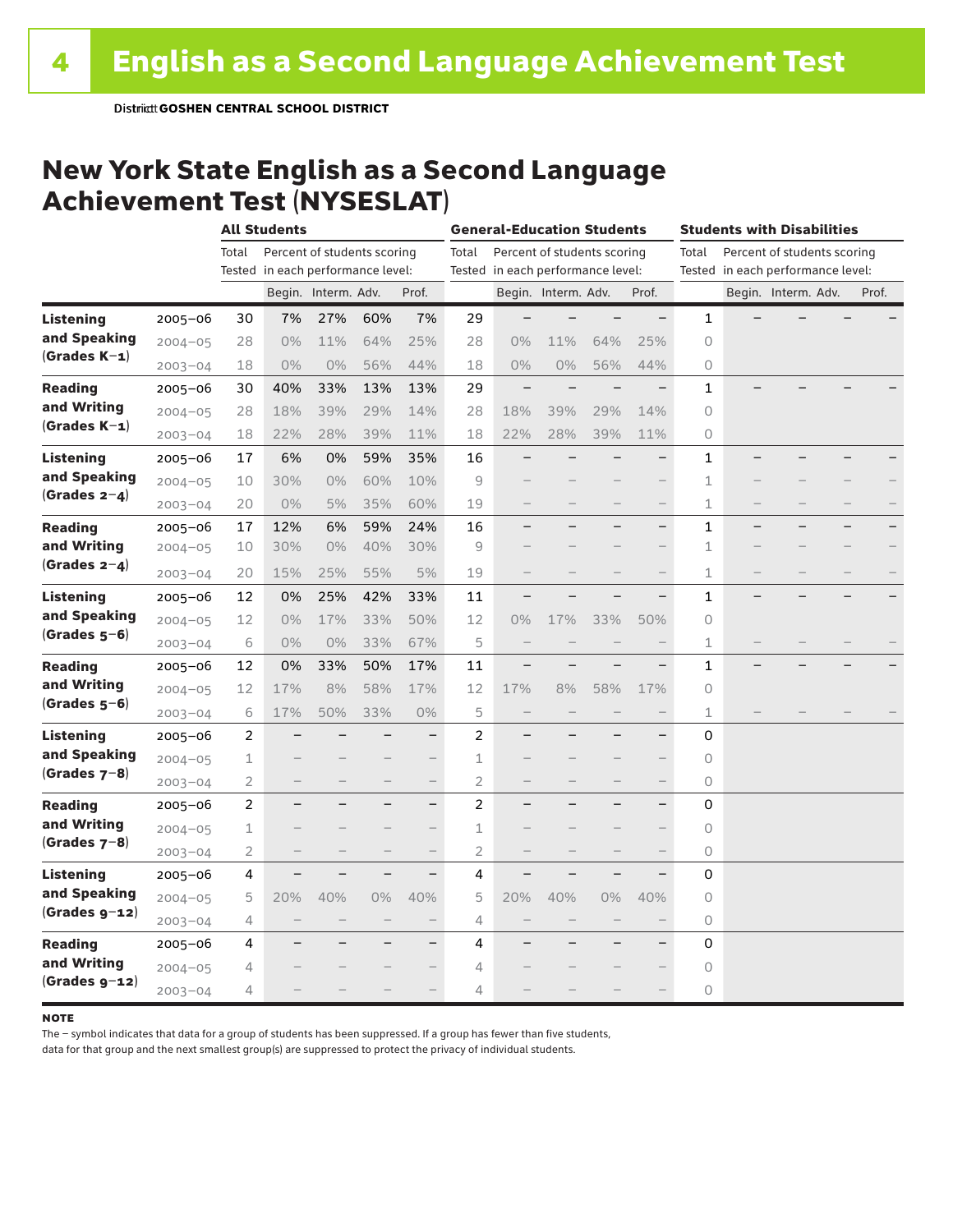# Elementary/Middle-Level Social Studies 2005–06

|                            | <b>All Students</b>                                         |    |     |       |                                                    | <b>General-Education Students</b> |    |     |       | <b>Students with Disabilities</b>                  |    |     |               |     |                |
|----------------------------|-------------------------------------------------------------|----|-----|-------|----------------------------------------------------|-----------------------------------|----|-----|-------|----------------------------------------------------|----|-----|---------------|-----|----------------|
|                            | Percentage of students<br>Total<br>Tested scoring at level: |    |     | Total | Percentage of students<br>Tested scoring at level: |                                   |    |     | Total | Percentage of students<br>Tested scoring at level: |    |     |               |     |                |
|                            |                                                             |    |     |       | 4                                                  |                                   |    |     |       | 4                                                  |    |     | $\mathcal{P}$ |     | $\overline{4}$ |
| <b>Elementary</b><br>Level | 211                                                         | 8% | 5%  | 53%   | 34%                                                | 186                               | 4% | 3%  | 55%   | 38%                                                | 25 | 40% | 20%           | 32% | 8%             |
| <b>Middle Level</b>        | 230                                                         | 1% | 20% | 47%   | 32%                                                | 207                               | 0% | 18% | 47%   | 35%                                                | 23 | 9%  | 39%           | 43% | 9%             |

#### Regents Exams After Four Years 2002 **Total Cohort Performance on**

| <b>All Students</b>                    |                        |                                    |     | <b>General-Education Students</b> |                          |                           |                                    |     | <b>Students with Disabilities</b> |                         |                       |                                    |     |              |                          |
|----------------------------------------|------------------------|------------------------------------|-----|-----------------------------------|--------------------------|---------------------------|------------------------------------|-----|-----------------------------------|-------------------------|-----------------------|------------------------------------|-----|--------------|--------------------------|
|                                        | ohort<br>$\circ$<br>ごこ | Percentage of<br>students scoring: |     |                                   | Approved<br>Alternatives | ohort<br>5<br>띧<br>$\cup$ | Percentage of<br>students scoring: |     |                                   | Approved<br>Alternative | Cohort<br>트<br>5<br>훕 | Percentage of<br>students scoring: |     |              | Approved<br>Alternatives |
|                                        |                        | $55 - 64$                          |     | 65-84 85-100                      |                          |                           | $55 - 64$                          |     | 65-84 85-100                      |                         |                       | $55 - 64$                          |     | 65-84 85-100 |                          |
| <b>Global History</b><br>and Geography | 220                    | 5%                                 | 48% | 37%                               |                          | 208                       | 5%                                 | 50% | 38%                               |                         | 12                    | 0%                                 | 17% | 17%          |                          |
| <b>U.S. History</b><br>and Government  | 220                    | 4%                                 | 40% | 47%                               |                          | 208                       | 3%                                 | 41% | 49%                               |                         | 12                    | 17%                                | 8%  | 25%          |                          |
| <b>Science</b>                         | 220                    | 6%                                 | 53% | 35%                               |                          | 208                       | 5%                                 | 55% | 36%                               |                         | 12                    | 17%                                | 25% | 17%          |                          |

# New York State Alternate Assessments (NYSAA) 2005–06

|                         | AIL JLUUCIILS |                                                |   |   |   |  |  |  |  |
|-------------------------|---------------|------------------------------------------------|---|---|---|--|--|--|--|
|                         | Total         | Number of students scoring<br>Tested at Level: |   |   |   |  |  |  |  |
|                         |               | $\mathbf{1}$                                   | 2 | 3 | 4 |  |  |  |  |
| <b>Elementary Level</b> |               |                                                |   |   |   |  |  |  |  |
| Social Studies          | 1             |                                                |   |   |   |  |  |  |  |
| <b>Middle Level</b>     |               |                                                |   |   |   |  |  |  |  |
| Social Studies          | 3             |                                                |   |   |   |  |  |  |  |
| <b>Secondary Level</b>  |               |                                                |   |   |   |  |  |  |  |
| Social Studies          | O             |                                                |   |   |   |  |  |  |  |
| Science                 | Ω             |                                                |   |   |   |  |  |  |  |
|                         |               |                                                |   |   |   |  |  |  |  |

All Canada

The New York State Alternate Assessment (NYSAA) is for students with severe cognitive disabilities. Results for students taking the NYSAA in English language arts, mathematics, and science at the elementary and middle levels and in the English and mathematics at the secondary level are available in the *Accountability and Overview Report* part of *The New York State Report Card*.

The – symbol indicates that data for a group of students has been suppressed. If a group has fewer than five students, data for that group and the next smallest group(s) are suppressed to protect the privacy of individual students.

**NOTE**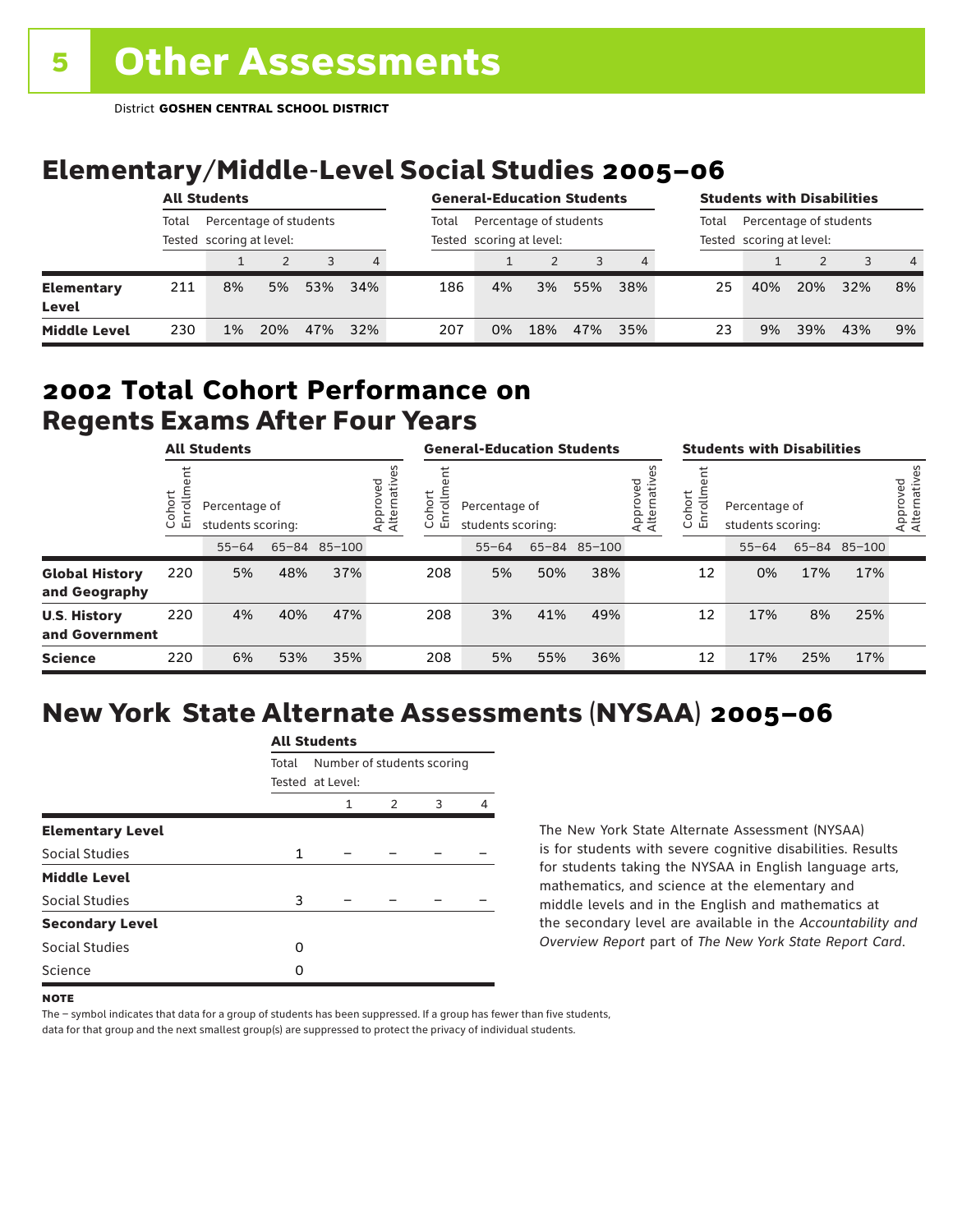District **GOSHEN CENTRAL SCHOOL DISTRICT**

# High School Completers

|                                    |             | <b>All Students</b>   |                            |                       | <b>General-Education Students</b> | <b>Students with Disabilities</b> |                            |  |
|------------------------------------|-------------|-----------------------|----------------------------|-----------------------|-----------------------------------|-----------------------------------|----------------------------|--|
|                                    |             | Number<br>of Students | Percentage<br>of Graduates | Number<br>of Students | Percentage<br>of Graduates        | Number<br>of Students             | Percentage<br>of Graduates |  |
| <b>Total Graduates</b>             | $2005 - 06$ | 209                   | 100%                       | 203                   | 100%                              | 6                                 | 100%                       |  |
|                                    | $2004 - 05$ | 192                   | 100%                       | 176                   | 100%                              | 16                                | 100%                       |  |
|                                    | $2003 - 04$ | 165                   | 100%                       | 154                   | 100%                              | 11                                | 100%                       |  |
| <b>Receiving a Regents Diploma</b> | $2005 - 06$ | 180                   | 86%                        | 177                   | 87%                               | 3                                 | 50%                        |  |
|                                    | $2004 - 05$ | 163                   | 85%                        | 159                   | 90%                               | 4                                 | 25%                        |  |
|                                    | $2003 - 04$ | 99                    | 60%                        | 97                    | 63%                               | 2                                 | 18%                        |  |
| <b>Receiving a Regents Diploma</b> | $2005 - 06$ | 51                    | 24%                        | 51                    | 25%                               | 0                                 |                            |  |
| with Advanced Designation          | $2004 - 05$ | 60                    | 31%                        | 60                    | 34%                               | 0                                 |                            |  |
|                                    | $2003 - 04$ | 0                     |                            | 0                     |                                   | 0                                 |                            |  |
| <b>Receiving an</b>                | $2005 - 06$ | 0                     |                            | 0                     |                                   | $\Omega$                          |                            |  |
| <b>Individualized Education</b>    | $2004 - 05$ | 4                     | N/A                        | 0                     |                                   | 4                                 | N/A                        |  |
| Program (IEP) Diploma              | $2003 - 04$ | 6                     | N/A                        | 0                     |                                   | 6                                 | N/A                        |  |

NOTE An NA indicates that the diploma was not available in that year.

## High School Noncompleters

|                              |             | <b>All Students</b>   |                           |                       | <b>General-Education Students</b> | <b>Students with Disabilities</b> |                           |  |  |
|------------------------------|-------------|-----------------------|---------------------------|-----------------------|-----------------------------------|-----------------------------------|---------------------------|--|--|
|                              |             | Number<br>of Students | Percentage<br>of Students | Number<br>of Students | Percentage<br>of Students         | Number<br>of Students             | Percentage<br>of Students |  |  |
| <b>Dropped Out</b>           | $2005 - 06$ | 20                    | 2%                        | 16                    | 2%                                | 4                                 | 3%                        |  |  |
|                              | $2004 - 05$ | 20                    | 2%                        | 17                    | 2%                                | 3                                 | 3%                        |  |  |
|                              | $2003 - 04$ | 19                    | 2%                        | 16                    | 2%                                | 3                                 | 9%                        |  |  |
| <b>Entered Approved High</b> | $2005 - 06$ | 3                     | 0%                        | 3                     | 0%                                | 0                                 |                           |  |  |
| <b>School Equivalency</b>    | $2004 - 05$ |                       | $0\%$                     |                       | $0\%$                             | 0                                 |                           |  |  |
| <b>Preparation Program</b>   | $2003 - 04$ | 0                     |                           | 0                     |                                   | 0                                 |                           |  |  |
| <b>Total Noncompleters</b>   | $2005 - 06$ | 23                    | 2%                        | 19                    | 2%                                | 4                                 | 3%                        |  |  |
|                              | $2004 - 05$ | 24                    | 3%                        | 21                    | 3%                                | 3                                 | 3%                        |  |  |
|                              | $2003 - 04$ | 28                    | 3%                        | 24                    | 3%                                | 4                                 | 13%                       |  |  |

# Post-secondary Plans of 2005–06 **Graduates**

|                                | <b>All Students</b>   |                           |                       | <b>General-Education Students</b> | <b>Students with Disabilities</b> |                           |  |
|--------------------------------|-----------------------|---------------------------|-----------------------|-----------------------------------|-----------------------------------|---------------------------|--|
|                                | Number<br>of Students | Percentage<br>of Students | Number<br>of Students | Percentage<br>of Students         | Number<br>of Students             | Percentage<br>of Students |  |
| To 4-year College              | 111                   | 53%                       | 108                   | 53%                               |                                   | 50%                       |  |
| To 2-year College              | 81                    | 39%                       | 78                    | 38%                               |                                   | 50%                       |  |
| <b>To Other Post-secondary</b> |                       |                           | 0                     |                                   | 0                                 |                           |  |
| <b>To the Military</b>         |                       |                           | 0                     |                                   | 0                                 |                           |  |
| <b>To Employment</b>           | າ                     | 1%                        | າ                     | 1%                                | O                                 |                           |  |
| <b>To Adult Services</b>       |                       |                           | 0                     |                                   | 0                                 |                           |  |
| <b>To Other Known Plans</b>    | O                     |                           | 0                     |                                   | 0                                 |                           |  |
| <b>Plan Unknown</b>            | 15                    | 7%                        | 15                    | 7%                                | O                                 |                           |  |